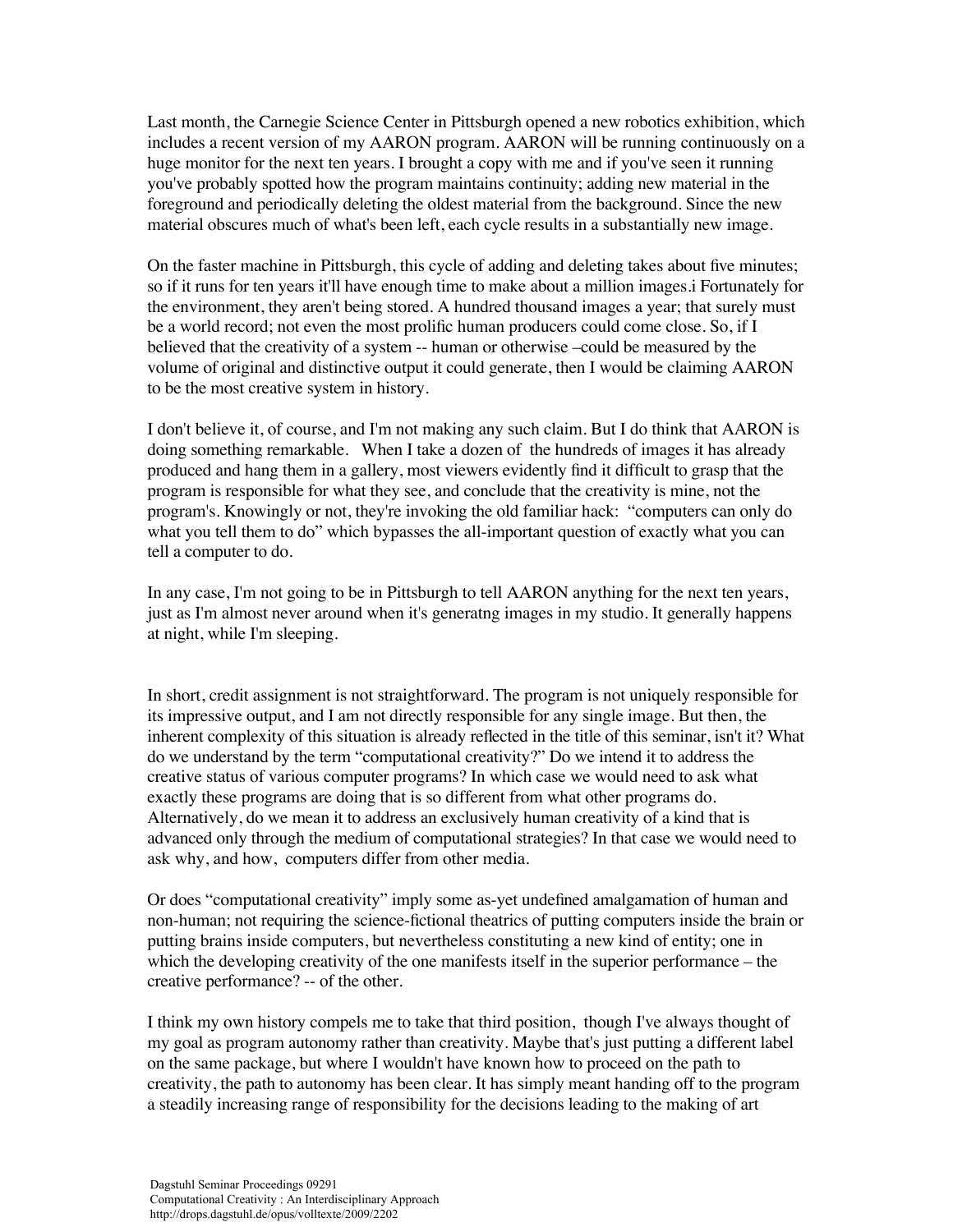objects. That's the path I've been following since I wrote my first computer program forty years ago.

Today I want to focus on two episodes along that path, both critical to the program's development; and both breakthroughs in the sense of enabling something that hadn't seemed possible previously. But I'm less concerned here with how they work than with how they came to be And in describing the circumstances under which they occurred, I want to pay particular attention to the influence of two omnipresent negative forces; the law of inappropriate assumptions, which has us foundering in the wrong conceptual tangles. And the law of unintended consequences, which has us emerging from those conceptual tangles in unexpected places.

The first episode, beginning some twenty years ago, dealt with the problem of having my program function as a colorist, and it illustrates the influence of both laws very well. There are two parts to this story. I'd come to computing as a painter, lomg before there were color displays and printers, and the lack of color had been a problem for me from the very beginning. When, finally, it bubbled to the top of the stack as a problem in need of a solution, my assumption was that a program would have to go about coloring ln the same way that an expert human colorist goes about it. That was not an unreasonable assumption for someone who had spent two years as a guest scholar among the expert systems folk at Stanford. But it was inappropriate, and it kept me from formulating the problem clearly for two more frustrating years before I realised, quite suddenly, that I'd set myself a problem without a solution.

Let me explain. The methodology of human colorists rests upon two features; on the one hand a finely honed visual feedback system; on the other a near total absence of color imagination; and by imagination I mean the ability to form a stable internal representation of a color scheme. The result of this resource profile – for we are all both enabled and constrained by our resouces – is that the near-universal methodology for human colorists is a stepwise process of continuous adjustment. I doubt that any human colorist has ever imagined a detailed color scheme for a painting and then written down the instructions for someone else to do the actual work.

There was no way to build on that model. My program was exactly opposite to the human in regard to its resources. It had no visual system, and it did have an impeccable ability to form a stable internal representation of a color scheme, if only I could tell it how to organise that scheme in the first place.

That realisation, -- the dumping of an inappropriate assumption -- was enough to get me started on a rule-based version of AARON that could handle color on the screen pretty well. But then I was confronted by another assumption, reasonable enough for an artist who had exhibited throughout his professional life, and had moved on from showing the output to showing the process. I'd done that successfully with a series of home-made drawing machines when AARON was only drawing,  $\ll$  1>>> so why wouldn't I build a painting machine? That led into a tangle of engineering problems I was never able to resolve to my satisfaction, **<<< 2 >>>** and I emerged two years later to find audiences engaged with AARON as a robot; delighted when it dispensed its own color and washed out its own cups, but largely indifferent to the images it was making. That certainly was not where I'd expected to be.

I retired the painting machine and acquired one of the new wide format printers *<<< 3 >>>* that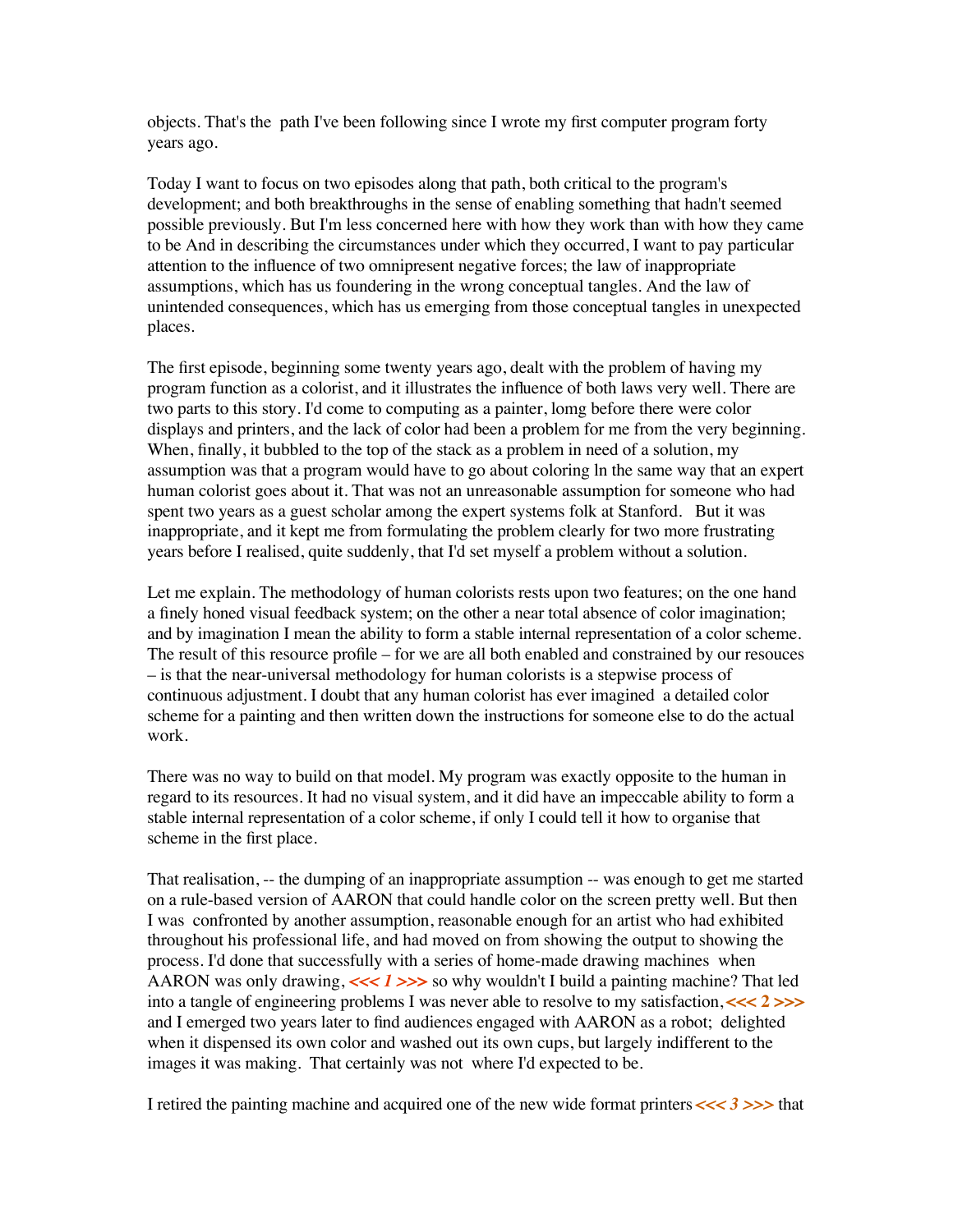were then coming onto the market, so finally I had a way of going directly from the program to its output.  $\ll\ll$  4 >>> The remaining orthodox assumption, that any expert program -including an expert coloring program -- would necessarily be rule-based, served well for the next five years  $\lt \lt \le 5 \gt \gt$  But as the rule-base got longer and longer, and more and more detailed, the resultant tangle got increasingly intractable, until, finally, I found myself unable to proceed further. **<<< 6 >>>**

And there begins the interesting part of the story.

What I generally do when I find I'm stuck on a problem is to change something fundamental, so as to force a change of perspective and thus – hopefully -- a re-evaluation. My rule-base had generated colors as rgb triples, which is how most programming systems represent color; presumably because red green and blue are the primaries of all electronic displays. A much more intuitive approach, from a colorist's viewpoint, is to characterise colors by their hue, lightness and saturation **<<< 7 >>>** Lightness is by far the most important of the three, and it is very hard to predict or control through rgb specifications.

So, to get my change of perspective, I decided to rewrite the rule base to generate hls rather than rgb specifications, thinking that at very least it should make it easier to think about the visual properties of colors and how to manipulate them. But long before I'd finished the rewrite, I awoke one morning with a fully formed plan in my head. It was a plan so simplistic, so off-the wall, that I thought I must surely have dreamed it. And yet... its unexpected appearance was so intriguing – and it was simple -- that I figured it wouldn't be much trouble to try it.

Half an hour later, it was clear that I was on to something.

Here is what it does. This is the current form, which is only superficially different from the original.

First, the program generates three sets of numbers, one each for a high-range, a middle range and a low range.  $\ll$  8 >>> There are three randomly assigned numbers in each range – the original had seven -- and they will provide values for both lightness and saturation when the program devises a new color. These nine values are the only values that can be used for lightness and saturation in any one image.

Secondly, it generates a script that controls how those numbers are picked. Each element of the script comprises a two-character combination  $\ll\lt$  9 >>> referring to the three ranges; the first character denoting the lightness and the second the saturation, so there are nine combinations in all. For example, **<<< 10 >>>** HL would mean that the lightness should be one of the three numbers in the high range and the saturation should be one of the three in the low range.

And, finally, it assigns a percentage to each element in the script  $\ll$  11 >>> that determines how frequently that element will be chosen when AARON generates a new color specification.

A script like this one, for example, says that 70% of the time the lightness of the color will be chosen from the high range and the saturation from the medium range.: 20% of the time lightness will be taken from the medium range and the saturation from the low range: and the remaining 10% of the time they'll both be taken from the high range.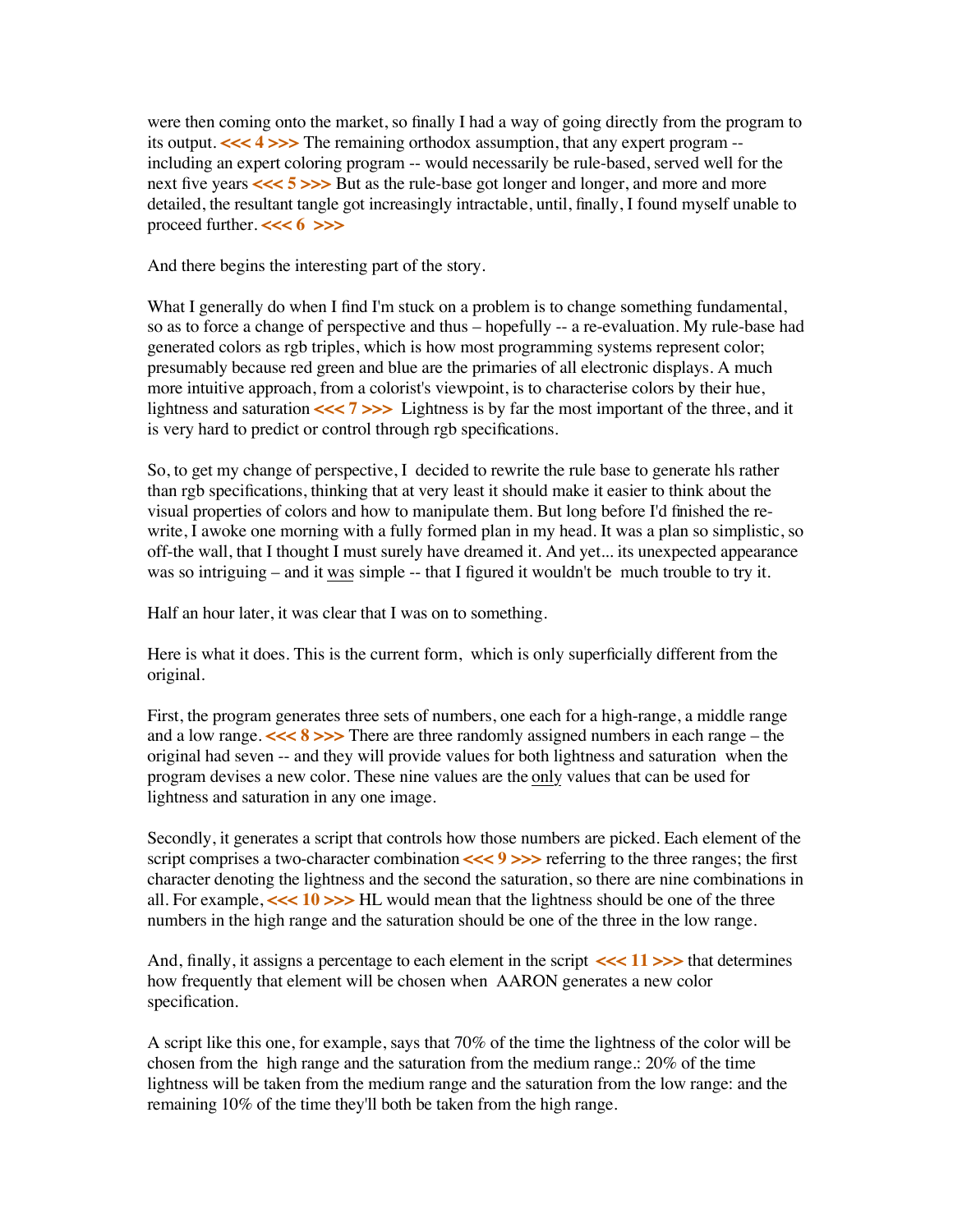As to hues: the earliest versions of the program using this strategy were more overtly representational than today's version, and hues were assigned on the basis of fami*ly*  membership. All the leaves on a given tree would be the same hue,  $\ll$  12 >>> for example; they would simply vary in lightness and saturation. The more recent versions of the program are more concerned with the relationship of individual hues to the background and to each other..

Now, if all the numbers in the three ranges are selected randomly, the lightness/saturation codes in the script are similarly random, and the chance of any one of them being chosen is determined only in terms of a randomly assigned frequency, why would you expect any useable color scheme to emerge other than by accident? In fact, it produced a very wide range of color effects, most of them perfectly useable. From the very first implementation – on that same morning – I started to see color relationships I'd never used myself and would never have tried to achieve if I'd been responsible. For example, one instance of the script generated **<<< 13 >>>** a range of delicate, silvery grays unlike anything generated by the previous, rule-based strategies, and unlike anything I myself mignt have done as a painter. **<<< 14 >>>** Another produced an almost completely black image.

Of course, not all useable color strategies are of interest to any particular artist, and very few of them were of use to me. <<< 15 >>> Consequently, rather than have the program generate a new script for each run, I settled on the small handful of scripts that consistently provided what for me were vivid, interesting results. <<<<<<<<

The more interesting thing, though, is that in the three years this algorithm has been in use, I've never been able to predict the outcome of any script by reading it – the way a musician might "hear" a melody by reading the score – I've never been able to invent a script myself to achieve a desired outcome; and I've never known how to modify an existing script, except in the most general way, to modify its performance,.

Notwithstanding all of which, I'm quite sure that it's the best idea I've had in the forty years of my own computational creativity; not only because it opened up a whole new range of achievement to the program itself, but also because it reveals an unexpected dimension in my relationship to the program.

On the one hand, even though I don't know how the formulation took shape, one can hardly doubt that the idea was formulated out of my own experience as a colorist – where else, after all, could it have come from? On the other hand, the terms of the formulation seem not to be human terms. No human colorist could effectively do what the program does, much less achieve a similar level of expert performance with it. Its success, and certainly its inception , clearly owed much to the recent adoption of the hls representation, but it's surely important that by the time this change was initiated, I'd been working on the program, pretty much every day for more than thirty years. I think it reasonable to infer that the formulation would never have been possible if I had not had as much intimacy with programming, indeed, with this program, as I had had as a painter with the paints I used.

On, now, to the second episode.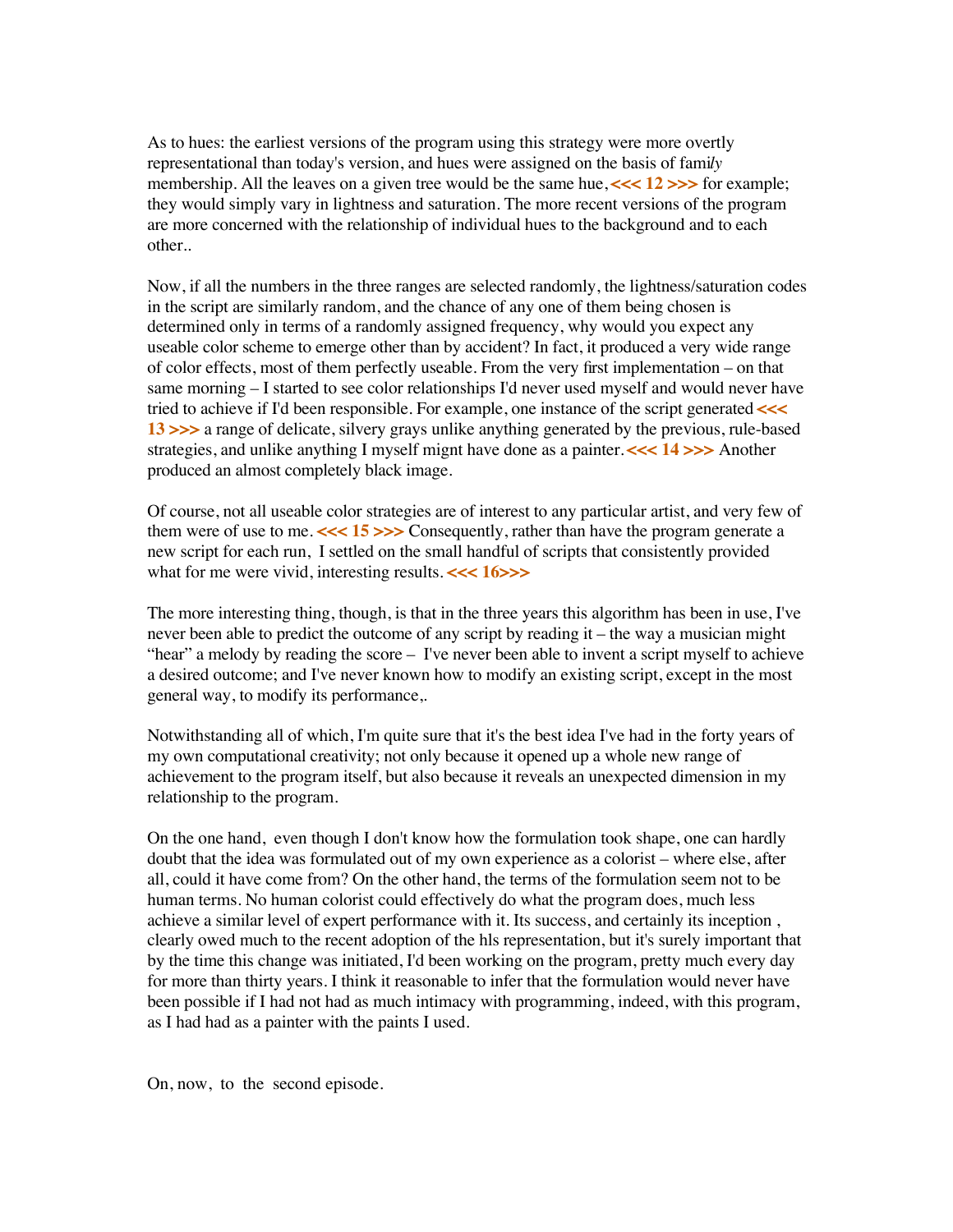I delivered AARON to Pittsburgh at the end of May, and immediately started work on a new version, which incorporated an entirely new methodolgy. Five or six weeks is hardly long enough to reach any conclusions about how it will develop and how far reaching an effect it will have. But even at this stage it has required a re-evaluation of some fundamental assumptions.

I'll discuss the what and the how of this new methodology in a moment, but first I'll need to talk a bit about the why.

I've indicated that color has been the central issue in my work for the past twenty years, but I should have said, more precisely, that I've been focussed on the idea that color can be the central organising principle in an image. Of course, short of sitting inside a sphere of uniform color, color doesn't come without boundaries, and I've been obliged to pay a good deal of attention over the years to what those boundaries should be like. The problem, in a nutshell, is that visual cognition deals with the outside world predominantly in terms of the relative lightness of things, and it has relatively little interest in the color of those things. The corollary is that, in dealing with images, the viewer stops paying attention to the color of an element as soon as he recognises it to be a visual representation of something in the outside world. Color can certainly carry an important decorative role in representational painting, but for it to become the central organising principle, as it was for Bonnard – a rare case indeed -- color and representation are all but mutually exclusive.

You'll understand that I'm offering my own view here; I'm not aware of any color theory that supports it or denies it. Following from that view, I've wanted the forms in AARON's images to teeter on the edge of representation; always to retain the authenticity of the thing seen, while still evading their color-robbing identification as visual representations. If evocation is the correct word to describe what I've wanted, then I've spent countless hours hand-crafting procedures to generate classes of forms **<<< 17 >>>** that would satisfy my color-determined requirements; evoking leaves without ever representing a particular leaf, for example, evoking flowers without making direct reference to daisies or roses. **<<< 18 >>>**

For years I've been returning periodically to the problem of form generation, usually when I became bored with seeing what I could recognise – and possibly only I could recognise -- as the same generators at work over and over again. Perhaps it was working on the ten-year version of the program that led me, finally, to confront the obvious question.

## Why couldn't AARON generate its own forms?

Well, let's see: from a conventional AI perspective, I could assume that I'd need to develop a working model of what made a collection of marks function as an evocator. And I'd have to encode that model so that the results would evoke classes of objects, without appearing to the viewer as merely formal transformations of identifiable prototypes.

I need hardly say that if I'd acted on those assumptions I wouldn't be talking now about rewriting much of the program from scratch in a single month. Fortunately, as had happened three years earlier with respect to color, I awoke one morning with a strong sense that I had a potential answer to the problem of autonomous form generation. But this time it wasn't an outline for a complete procedure, it was a single term, quite possibly something I'd been reading about in New Scientist the night before; self-assembly.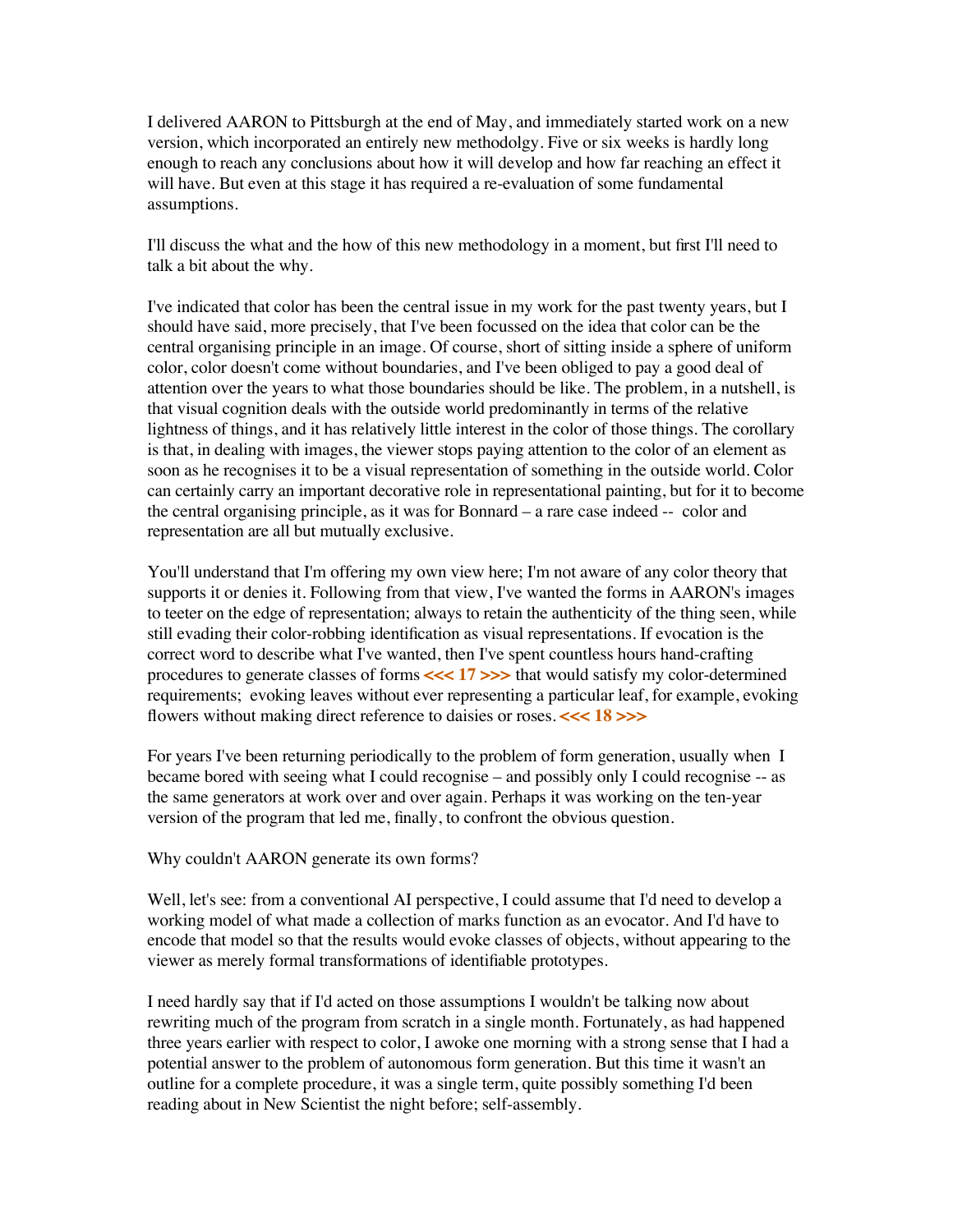Self-assembly. What was I supposed to do with that?

Well, I thought, self-assembly implies some primitive element that follows its own local rules for assembling itself into more complex elements. Those assembly rules would have to determine how those elements joined an accumulating form, how many of them the resulting form could sustain, and so on. And if I wanted them to generate a population diverse enough to meet my pictorial requirements, then there would have to be different local assembly rules for different populations of primitve elements.

Keep it simple, I thought. The simplest space-filling element would be a triangular cell. The narrow end would be the point at which it would attach to other cells, and the other two points, fogether with the other end of the axis of symmetry, would be available attachments sites – points to which other cells could attach. In fact, the very first sketch of this scheme -- and the most primitive with respect to assembly rules  $-\ll\lt\ll$  19 $\gg\gt$  required only that attachment points fell within the body of any existing cell.

Once the requisite number of cells had assembled, **<<< 20 >>>** I would use one of AARON's oldest available tools to trace the outer boundary of the mass, making a containing polygon from the attachment points that fell on the boundary, **<<< 21 22 >>>** and then rendering the polygon with essentially the same "freehand" algorithm that I developed for the infant AARON nearly forty years ago.

That first sketch quickly demonstrated both the strength and the weaknesses of the approach. On the one hand, this simplest of assembly rules  $\ll$  23 >>> generated a remarkably diverse output. On the other hand, while a large collection of abstract forms would be useful, at least some of them would need to be evocative elements -- elements that teeter on the edge of representation.

That kind of identification came with increasingly specialized assembly rules. For example, a cell can be constrained by its local rules to attach only to the most recently attached cell, with its direction determined by which attachment point gets selected. **<<< 24 25 26 27 >>>** These cells assemble into meandering, tendril-like forms that had been more math-intensive to generate previously. Modify the rule so that it attaches to an earlier cell **<<< 28 >>>**  periodically and goes on from there, and it generates **<<< 29 30 31 32 33 >>**> a distinctively plant-like form. Increase the width of the cell in relation to its length, and the slender plants become cactus-like.**<<< 34 35 >>**>

In fact, what began as a plan for a self-controlling form generator quickly developed into a heirarchical structure: cells assemble into simple elements; simple elements assemble into more complex elements, and finally all elements assemble into colonies. <<< 36 >>>>>>> That is, each new element will gravitate to an area where there is already a number of its own kind, until the colony can support no more  $\ll\ll$  37 >>> and the new element goes off to find the least populated area of the image to start a new colony. (It's not easy to spot the colonies, since there is so much variation in form in any given colony). **<<< 38 >>>** Pictorial composition had never been part of the self-assembly plan, but the compositions that result are comparable to anything AARON had produced previously.

It would be difficult to miss a distinctly darwinian flavor in all this, though that wasn't the point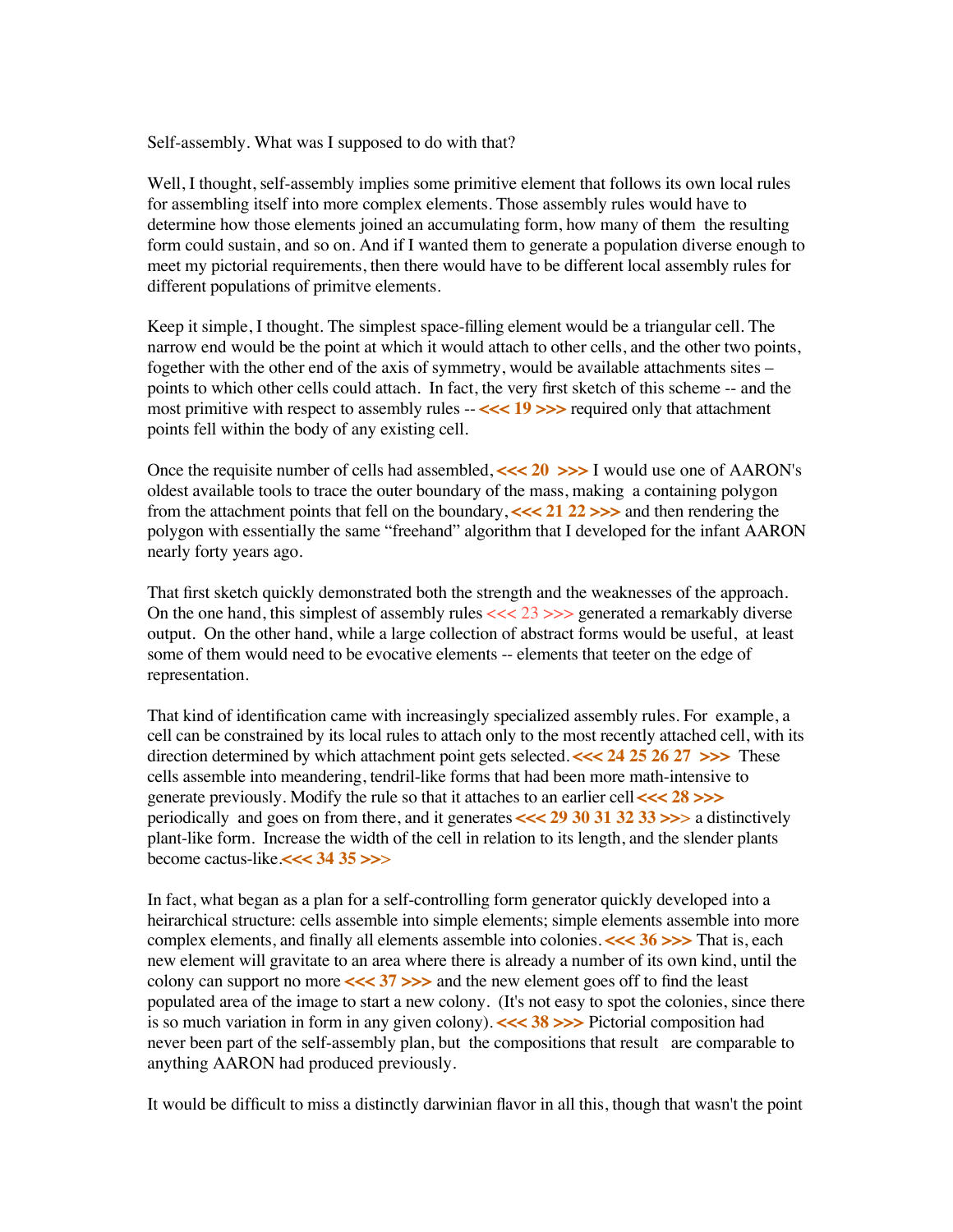of the exercise and I haven't felt any compulsion to take darwinian theory too literally. There is, after all, a huge difference in the forces acting upon a population in a physical environment and those acting upon elements in a pictorial composition. Nor have I tried to follow the evolutionary aspects of the theory. In darwinian terms, one might say that the current version of AARON occupies an ecological niche; highly successful with respect to its output, and without the means, or any reason, to change.

"So what's new?", asks a puzzled little internal voice. "You could have said that about any version of AARON in the past couple of decades. They were all pretty successful with respect to their output, and none of them could have changed if you hadn't changed them."

True enough; but all the earlier versions had some range of knowledge embedded IN the program, and required the exercise of some level of intelligence BY the program. AARON could never modify its own behaviour, but pushing its autonomy up a notch has always meant either increasing its knowledge or amplifying its intelligence; usually both. This new version is purely algorithmic. It has no discernable knowledge base, and it doesn't have to make a single decision about how to proceed. All its rules are local; there is no grand plan. In short, and to the degree that it acts with neither intelligence nor purpose, it resembles a natural system more than an intelligent system.

And, in the sense that it functions like a natural system, it is no longer relatively autonomous, it's absolutely autonomous.

Well, that illustrates the law of unintended consequences with a vengeance. That isn't at all what I've understood by program autonomy. Program autonomy has been a measure of the level and range off responsibility borne by the program. What would absolute autonomy mean, in my sense: that the program has all of the responsibility? That surely wouldn't be possible unless the program had all of the knowledge and all of the intelligence. It wouldn't be possible unless the program had purpose. Apparently this new version of AARON has none of those things.

Having spent half my life trying to make AARON intelligent enough to take over much of what we know would take intelligence in a human agent, I was, I confess, deeply troubled by the sudden apparent irrelevance of intelligence.

But then I began to wonder whether my distress wasn't simply a response to the law of inappropriate assumptions coming into play once again. My assumptions about what a program should be like were formed long ago, as I said, by my stay among the expert systems people at Stanford. Their whole idea was that, not just the accumulated knowledge but also the intellectual methodology of human experts could be expressed in a computer program. Certainly, much value was placed upon the succinctness of the result, but since the people who wrote the code were, almost without exception, NOT the people who had the knowledge, how likely is it that they could even conceive of encapsulating all that knowledge into a simple algorithm having no apparent methodological connection to its source?

Similarly, how likely is it that AARON's coloring algorithm could have been invented by someone without considerable knowledge of color and considerable experience in manipulating that knowledge, as well as considerable experience in programming?

Not very likely. AARON's coloring algorithm allows it to function as an accomplished colorist.